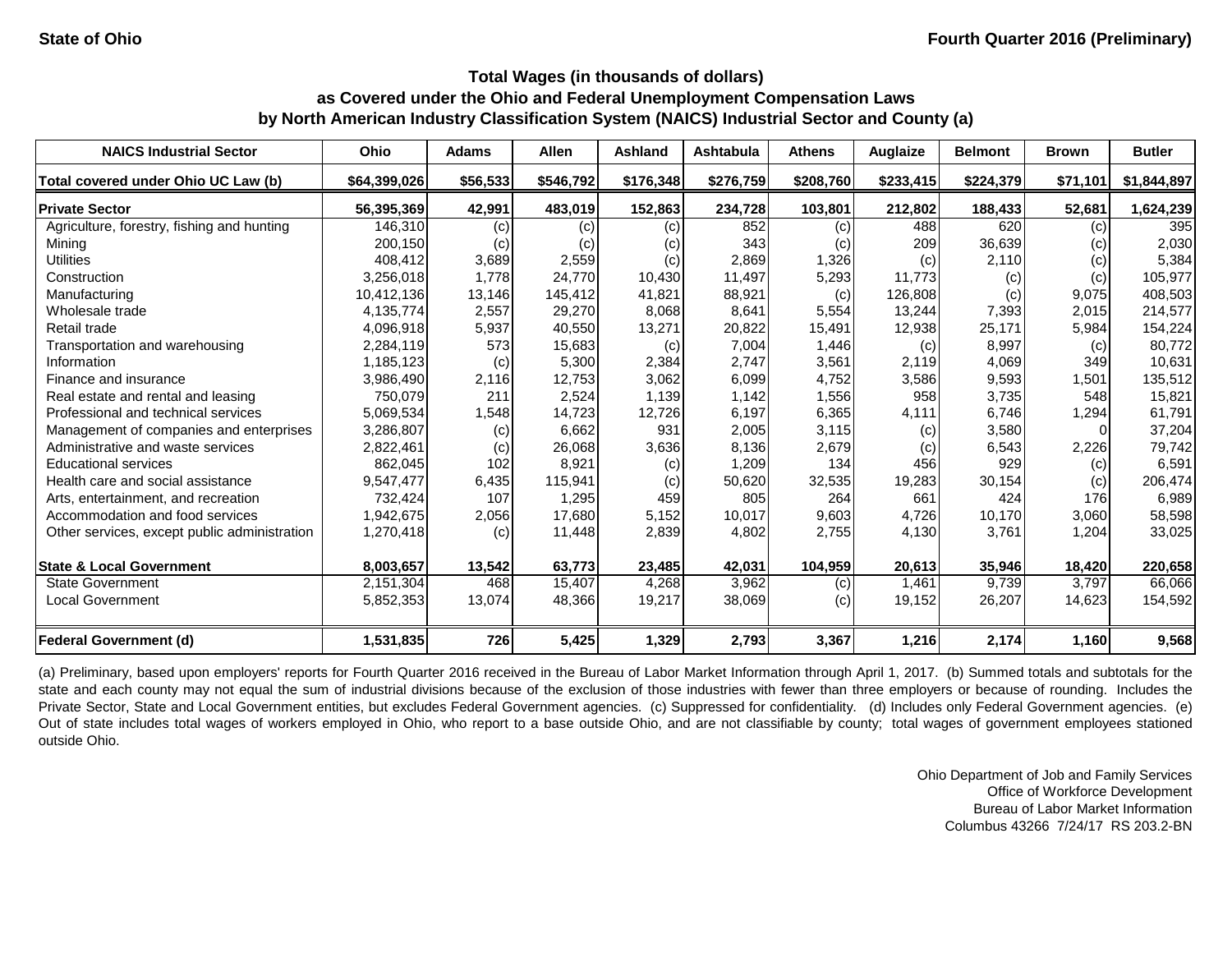| <b>NAICS Industrial Sector</b>               | Carroll  | Champaign | <b>Clark</b> | <b>Clermont</b> | <b>Clinton</b> | Columbiana | <b>Coshocton</b> | Crawford  | Cuyahoga    | <b>Darke</b> |
|----------------------------------------------|----------|-----------|--------------|-----------------|----------------|------------|------------------|-----------|-------------|--------------|
| Total covered under Ohio UC Law (b)          | \$65,795 | \$107,677 | \$466,498    | \$621,526       | \$188,771      | \$268,734  | \$92,595         | \$125,677 | \$9,923,436 | \$184,576    |
| <b>Private Sector</b>                        | 57,310   | 90,385    | 402,519      | 544,776         | 166,523        | 227,344    | 78,823           | 107,280   | 8,853,069   | 165,445      |
| Agriculture, forestry, fishing and hunting   | 43       | (c)       | 4,269        | (c)             | (c)            | 1,157      | 624              | (c)       | 988         | (c)          |
| Mining                                       | 1,665    | (c)       | 2,422        | (c)             | (c)            | 2,448      | 954              | (c)       | 6,743       | (c)          |
| <b>Utilities</b>                             | 865      | (c)       | (c)          | 5,544           | (c)            | 1,943      | 6,057            | (c)       | 32,277      | 1,039        |
| Construction                                 | 16,372   | 3,382     | 11,845       | 45,235          | 2,719          | 13,033     | 2,889            | 4,709     | 350,903     | 14,920       |
| Manufacturing                                | 15,213   | 50,653    | 90,007       | 82,609          | 48,165         | 69,901     | 31,540           | 30,807    | 1,124,156   | 57,676       |
| Wholesale trade                              | 1,945    | (c)       | (c)          | 34,541          | (c)            | 11,104     | 1,311            | 5,803     | 626,013     | 12,482       |
| Retail trade                                 | 4,876    | 6,472     | 35,380       | 66,021          | 10,624         | 27,066     | 7,578            | 8,732     | 460,988     | 12,233       |
| Transportation and warehousing               | 3,931    | 2,492     | 29,332       | 30,205          | 46,976         | 11,939     | 2,197            | (c)       | 265,121     | 12,018       |
| Information                                  | 352      | 687       | 1,882        | 29,278          | 2,960          | 1,851      | 604              | 484       | 200,357     | 800          |
| Finance and insurance                        | 643      | 2,310     | 32,805       | 47,764          | 4,056          | 5,455      | 2,489            | 8,221     | 881,474     | 7,945        |
| Real estate and rental and leasing           | 1,517    | 533       | 3,728        | 10,653          | 824            | 1,818      | 478              | 662       | 171,549     | 639          |
| Professional and technical services          | 1,154    | (c)       | 12,126       | 42,271          | 2,890          | 4,335      | (c)              | 4,842     | 991,945     | (c)          |
| Management of companies and enterprises      | 0        | (c)       | 18,830       | 10,778          | 4,369          | 1,995      | (c)              | (c)       | 561,639     | (c)          |
| Administrative and waste services            | 979      | 2,426     | 14,595       | 26,905          | 3,650          | 10,219     | 2,271            | (c)       | 432,609     | 5,809        |
| <b>Educational services</b>                  |          | 1,404     | 7,065        | 2,932           | (c)            | 1,041      | 517              | (c)       | 207,362     | 277          |
| Health care and social assistance            | 4,680    | 6,692     | 78,139       | 62,145          | (c)            | 45,937     | 12,814           | (c)       | 1,830,385   | 22,233       |
| Arts, entertainment, and recreation          | 261      | 319       | 1,513        | 4,091           | 237            | 734        | 323              | 274       | 249,879     | 716          |
| Accommodation and food services              | 1,698    | 2,243     | 17,915       | 26,528          | 4,512          | 7,875      | 2,361            | 3,356     | 271,583     | 3,175        |
| Other services, except public administration | 1,116    | 1,426     | 16,392       | 16,164          | 2,428          | 7,493      | 1,287            | 1,785     | 187,097     | 2,175        |
| <b>State &amp; Local Government</b>          | 8,485    | 17,292    | 63,979       | 76,750          | 22,248         | 41,390     | 13,772           | 18,397    | 1,070,367   | 19,131       |
| <b>State Government</b>                      | 483      | 643       | 2,228        | 8,688           | 2,209          | 4,507      | 604              | 2,494     | 76,331      | 599          |
| Local Government                             | 8,002    | 16,649    | 61,751       | 68,062          | 20,039         | 36,883     | 13,168           | 15,903    | 994,036     | 18,532       |
| <b>Federal Government (d)</b>                | 541      | 846       | 9,095        | 6,488           | 2,135          | 9,664      | 1,037            | 1,056     | 319,740     | 1,412        |

(a) Preliminary, based upon employers' reports for Fourth Quarter 2016 received in the Bureau of Labor Market Information through April 1, 2017. (b) Summed totals and subtotals for the state and each county may not equal the sum of industrial divisions because of the exclusion of those industries with fewer than three employers or because of rounding. Includes the Private Sector, State and Local Government entities, but excludes Federal Government agencies. (c) Suppressed for confidentiality. (d) Includes only Federal Government agencies. (e) Out of state includes total wages of workers employed in Ohio, who report to a base outside Ohio, and are not classifiable by county; total wages of government employees stationed outside Ohio.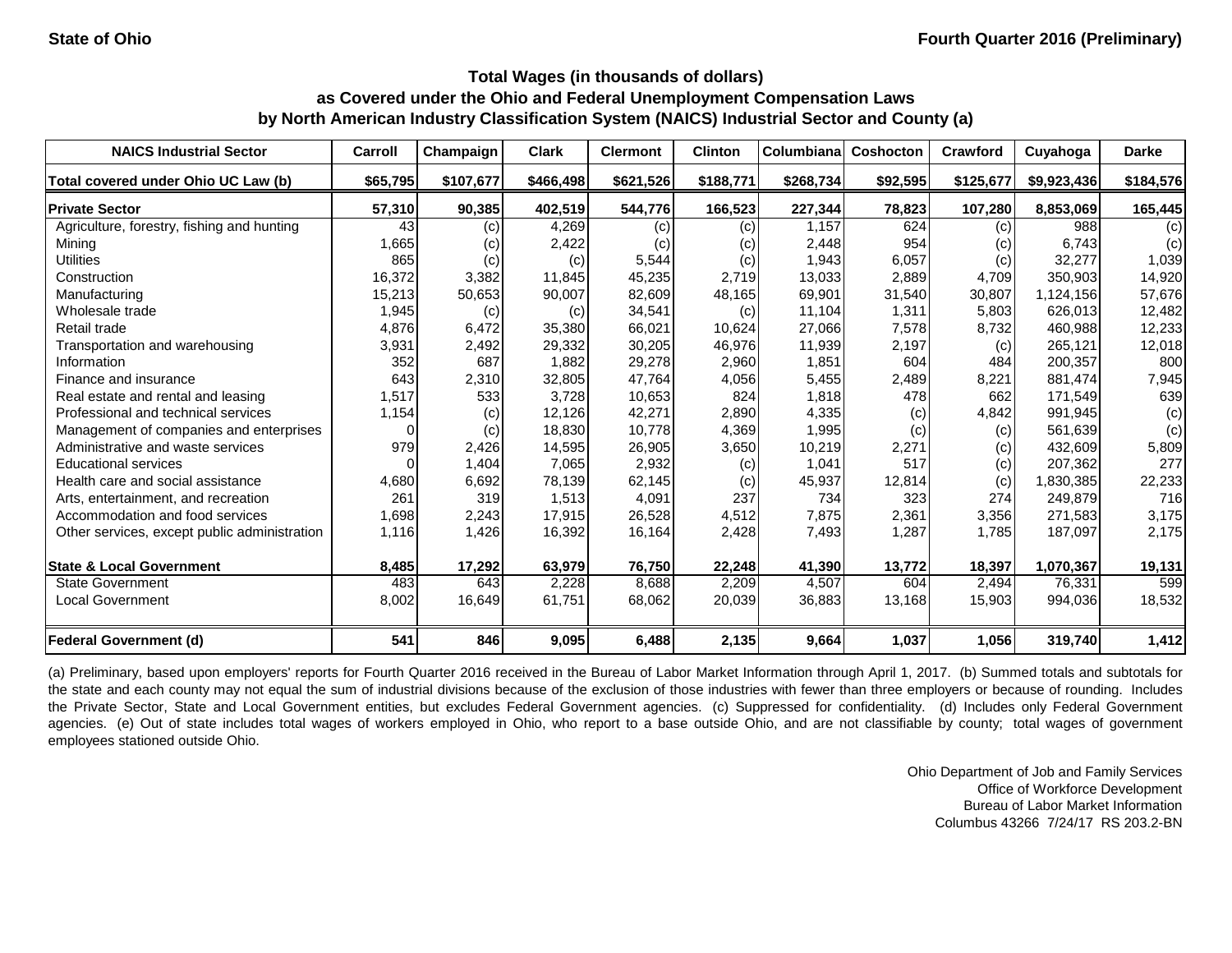| <b>NAICS Industrial Sector</b>               | <b>Defiance</b> | <b>Delaware</b> | Erie      | <b>Fairfield</b> | <b>Fayette</b> | <b>Franklin</b> | <b>Fulton</b> | Gallia   | Geauga    | Greene    |
|----------------------------------------------|-----------------|-----------------|-----------|------------------|----------------|-----------------|---------------|----------|-----------|-----------|
| Total covered under Ohio UC Law (b)          | \$168,738       | \$1,109,490     | \$350,441 | \$412,083        | \$102,942      | \$9,822,231     | \$190,514     | \$98,849 | \$369,786 | \$657,657 |
| <b>Private Sector</b>                        | 149,131         | 1,013,201       | 293,477   | 336,816          | 86,484         | 8,148,912       | 168,259       | 82,021   | 329,884   | 544,775   |
| Agriculture, forestry, fishing and hunting   | 2,131           | (c)             | (c)       | 912              | 756            | 4,741           | (c)           | (c)      | (c)       | (c)       |
| Mining                                       |                 | (c)             | (c)       | 275              |                | 6,084           | (c)           | (c)      | (c)       | (c)       |
| <b>Utilities</b>                             | (c)             | 2,681           | (c)       | 5,432            | (c)            | 76,594          | (c)           | 15,500   | (c)       | (c)       |
| Construction                                 | 5,027           | 52,218          | 11,673    | 27,682           | 3,895          | 422,920         | 10,484        | 2,092    | 31,144    | 20,024    |
| Manufacturing                                | 60,259          | 99,873          | 79,702    | 55,482           | 22,016         | 583,196         | 90,769        | 6,661    | 94,715    | 50,719    |
| Wholesale trade                              | (c)             | 41,890          | 13,917    | 13,996           | (c)            | 495,048         | 10,398        | 907      | 34,694    | 16,682    |
| Retail trade                                 | 15,338          | 82,480          | 32,308    | 42,021           | 13,884         | 585,032         | 11,202        | 10,084   | 31,072    | 63,156    |
| Transportation and warehousing               | 6,386           | 25,345          | (c)       | 10,531           | 12,043         | 561,688         | (c)           | 1,984    | (c)       | (c)       |
| Information                                  | 2,157           | 11,785          | 3,548     | 2,887            | 450            | 261,137         | 508           | 687      | 1,983     | 7,863     |
| Finance and insurance                        | 8,299           | 114,356         | 8,986     | 9,857            | 4,611          | 868,204         | 3,589         | 4,300    | 10,938    | 20,560    |
| Real estate and rental and leasing           | 685             | 10,192          | 2,895     | 4,666            | 690            | 142,436         | 721           | 321      | 2,670     | 5,028     |
| Professional and technical services          | 4,425           | 118,030         | 7,157     | 12,203           | 1,447          | 976,744         | 3,617         | (c)      | 17,706    | 172,802   |
| Management of companies and enterprises      | 743             | 223,693         | 3,776     | 4,078            | $\Omega$       | 630,707         | (c)           | (c)      | 3,795     | 15,289    |
| Administrative and waste services            | 5,125           | 49,766          | 6,768     | 27,314           | 2,951          | 511,353         | (c)           | 3,131    | 18,838    | 22,607    |
| <b>Educational services</b>                  | (c)             | 10,977          | 1,564     | 1,661            | (c)            | 135,812         | (c)           | (c)      | 5,060     | 18,857    |
| Health care and social assistance            | (c)             | 83,246          | 60,681    | 83,786           | (c)            | 1,267,831       | (c)           | (c)      | 43,424    | 71,967    |
| Arts, entertainment, and recreation          | 325             | 16,219          | 18,303    | 1,855            | 301            | 91,020          | 1,108         | 107      | 1,954     | 2,558     |
| Accommodation and food services              | 4,200           | 48,155          | 23,173    | 21,658           | 4,284          | 305,241         | 3,996         | 3,489    | 9,164     | 32,258    |
| Other services, except public administration | 2,976           | 19,238          | 5,261     | 10,521           | 945            | 223,125         | 2,332         | 2,471    | 10,476    | 9,907     |
| <b>State &amp; Local Government</b>          | 19,607          | 96,289          | 56,964    | 75,267           | 16,458         | 1,673,319       | 22,255        | 16,828   | 39,902    | 112,882   |
| <b>State Government</b>                      | 1,312           | 5,885           | 13,613    | 11,034           | 564            | 964,885         | 1,970         | 3,452    | 3,136     | (c)       |
| <b>Local Government</b>                      | 18,295          | 90,404          | 43,351    | 64,233           | 15,894         | 708,434         | 20,285        | 13,376   | 36,766    | (c)       |
| <b>Federal Government (d)</b>                | 1,094           | 3,774           | 3,487     | 3,686            | 663            | 253,199         | 1,213         | 851      | 1,469     | 331,714   |

(a) Preliminary, based upon employers' reports for Fourth Quarter 2016 received in the Bureau of Labor Market Information through April 1, 2017. (b) Summed totals and subtotals for the state and each county may not equal the sum of industrial divisions because of the exclusion of those industries with fewer than three employers or because of rounding. Includes the Private Sector, State and Local Government entities, but excludes Federal Government agencies. (c) Suppressed for confidentiality. (d) Includes only Federal Government agencies. (e) Out of state includes total wages of workers employed in Ohio, who report to a base outside Ohio, and are not classifiable by county; total wages of government employees stationed outside Ohio.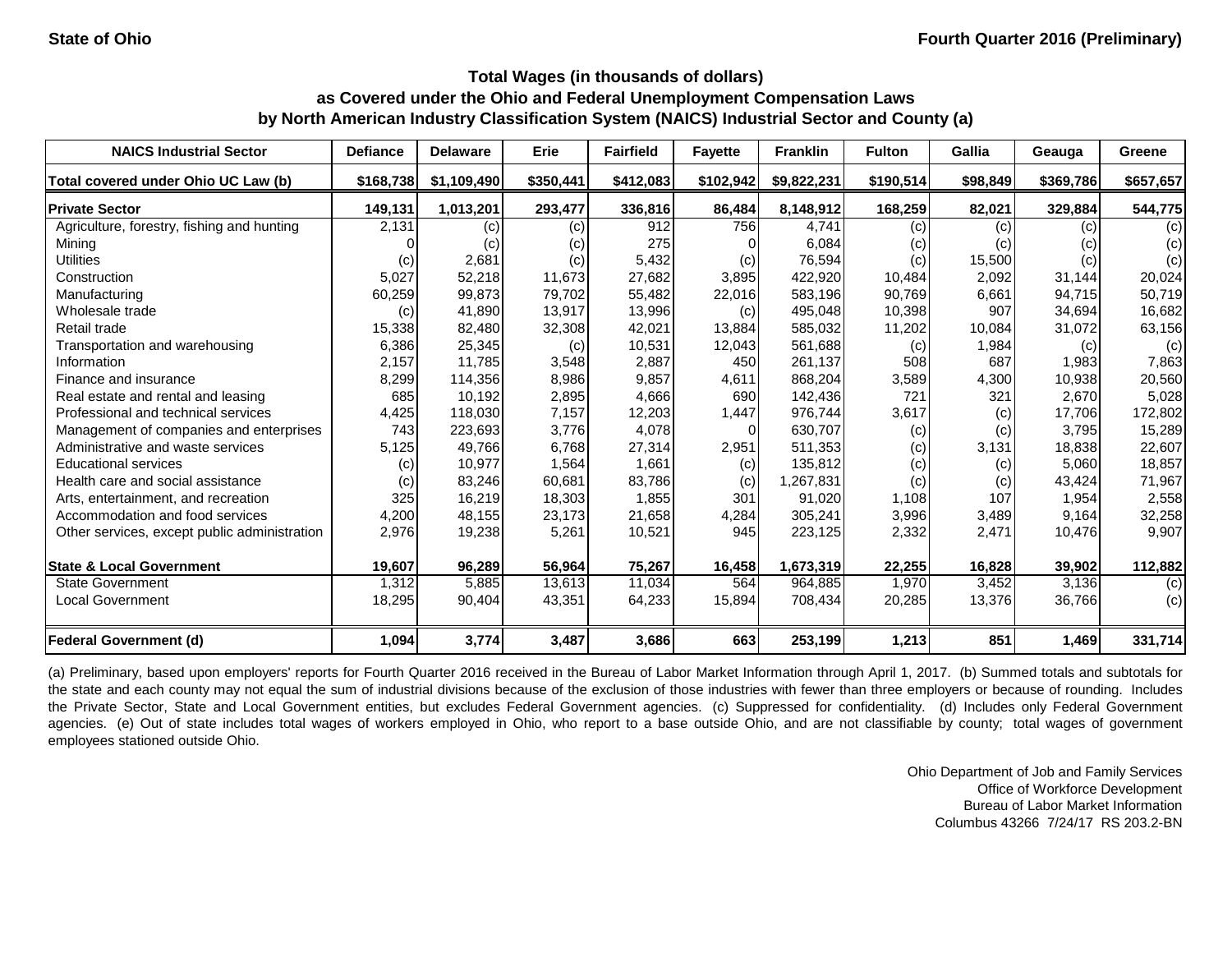| <b>NAICS Industrial Sector</b>               | <b>Guernsey</b> | <b>Hamilton</b> | <b>Hancock</b> | <b>Hardin</b> | <b>Harrison</b> | <b>Henry</b> | Highland | <b>Hocking</b> | <b>Holmes</b> | <b>Huron</b> |
|----------------------------------------------|-----------------|-----------------|----------------|---------------|-----------------|--------------|----------|----------------|---------------|--------------|
| Total covered under Ohio UC Law (b)          | \$149,347       | \$7,302,481     | \$521,341      | \$75,122      | \$34,831        | \$120,040    | \$86,163 | \$57,127       | \$189,973     | \$218,921    |
| <b>Private Sector</b>                        | 127,421         | 6,753,478       | 485,878        | 62,960        | 28,969          | 101,085      | 64,960   | 38,421         | 175,467       | 195,363      |
| Agriculture, forestry, fishing and hunting   | (c)             | 1,993           | (c)            | 2,085         | (c)             | (c)          | 423      | (c)            | 1,379         | (c)          |
| Mining                                       | (c)             | 3,079           | (c)            |               | (c)             | (C)          | 290      | (c)            | 812           | (c)          |
| <b>Utilities</b>                             | 958             | 23,936          | 1,966          | 913           | 1,036           | (c)          | 874      | 52             | 1,695         | (c)          |
| Construction                                 | 13,269          | 391,841         | 15,106         | 1,361         | 2,518           | 10,726       | 2,981    | 2,595          | 25,296        | 30,889       |
| Manufacturing                                | 37,912          | 920,785         | 160,399        | 24,485        | 4,366           | 50,954       | 20,255   | 10,323         | 79,321        | 74,583       |
| Wholesale trade                              | 4,879           | 436,034         | 19,820         | 3,130         | 2,155           | (c)          | 2,126    | 1,170          | 9,126         | (c)          |
| Retail trade                                 | 11,169          | 315,596         | 30,022         | 4,903         | 1,344           | 6,338        | 9,512    | 5,040          | 19,430        | 13,166       |
| Transportation and warehousing               | 5,328           | 144,152         | 48,993         | 2,722         | 1,850           | 5,859        | 1,009    | 422            | 9,202         | 10,158       |
| Information                                  | 782             | 172,805         | 3,382          | 283           | (c)             | 1,018        | 646      | 457            | 538           | 1,325        |
| Finance and insurance                        | 3,741           | 586,474         | 8,497          | 2,348         | 498             | 3,013        | 4,323    | 1,557          | 4,206         | 5,100        |
| Real estate and rental and leasing           | 663             | 106,583         | 3,532          | 296           | 643             | 605          | 467      | 833            | 371           | 1,080        |
| Professional and technical services          | 6,746           | 850,007         | 22,794         | 1,188         | (c)             | 916          | (c)      | 761            | (c)           | 2,951        |
| Management of companies and enterprises      | 372             | 668,747         | 54,891         |               | (c)             |              | (c)      | $\Omega$       | (c)           | 1,840        |
| Administrative and waste services            | ,587            | 291,013         | 12,846         | 393           | 517             | 1,622        | 3,415    | 1,402          | 3,429         | 2,204        |
| <b>Educational services</b>                  | 289             | 100,629         | 11,110         | (c)           |                 | 115          | 193      | 285            | (c)           | 1,219        |
| Health care and social assistance            | 25,443          | 1,205,124       | 67,015         | (c)           | 2,956           | 11,292       | 11,943   | 6,708          | (c)           | 27,737       |
| Arts, entertainment, and recreation          | 198             | 180,437         | 984            | 133           | 69              | 166          | 220      | 121            | 419           | 571          |
| Accommodation and food services              | 6,637           | 201,144         | 15,688         | 2,945         | 561             | 2,047        | 2,973    | 4,496          | 5,232         | 5,609        |
| Other services, except public administration | 1,841           | 153,099         | 8,295          | 1,037         | (c)             | 1,805        | 1,204    | 1,304          | 2,341         | 3,347        |
| <b>State &amp; Local Government</b>          | 21,926          | 549,003         | 35,463         | 12,162        | 5,862           | 18,955       | 21,203   | 18,706         | 14,506        | 23,558       |
| <b>State Government</b>                      | 7,255           | 115,575         | 3,247          | 500           | 754             | 584          | 1,110    | 4,523          | 563           | 1,156        |
| <b>Local Government</b>                      | 14,671          | 433,428         | 32,216         | 11,662        | 5,108           | 18,371       | 20,093   | 14,183         | 13,943        | 22,402       |
|                                              |                 |                 |                |               |                 |              |          |                |               |              |
| <b>Federal Government (d)</b>                | 1,730           | 174,180         | 2,231          | 884           | 650             | 837          | 1,234    | 536            | 830           | 1,736        |

(a) Preliminary, based upon employers' reports for Fourth Quarter 2016 received in the Bureau of Labor Market Information through April 1, 2017. (b) Summed totals and subtotals for the state and each county may not equal the sum of industrial divisions because of the exclusion of those industries with fewer than three employers or because of rounding. Includes the Private Sector, State and Local Government entities, but excludes Federal Government agencies. (c) Suppressed for confidentiality. (d) Includes only Federal Government agencies. (e) Out of state includes total wages of workers employed in Ohio, who report to a base outside Ohio, and are not classifiable by county; total wages of government employees stationed outside Ohio.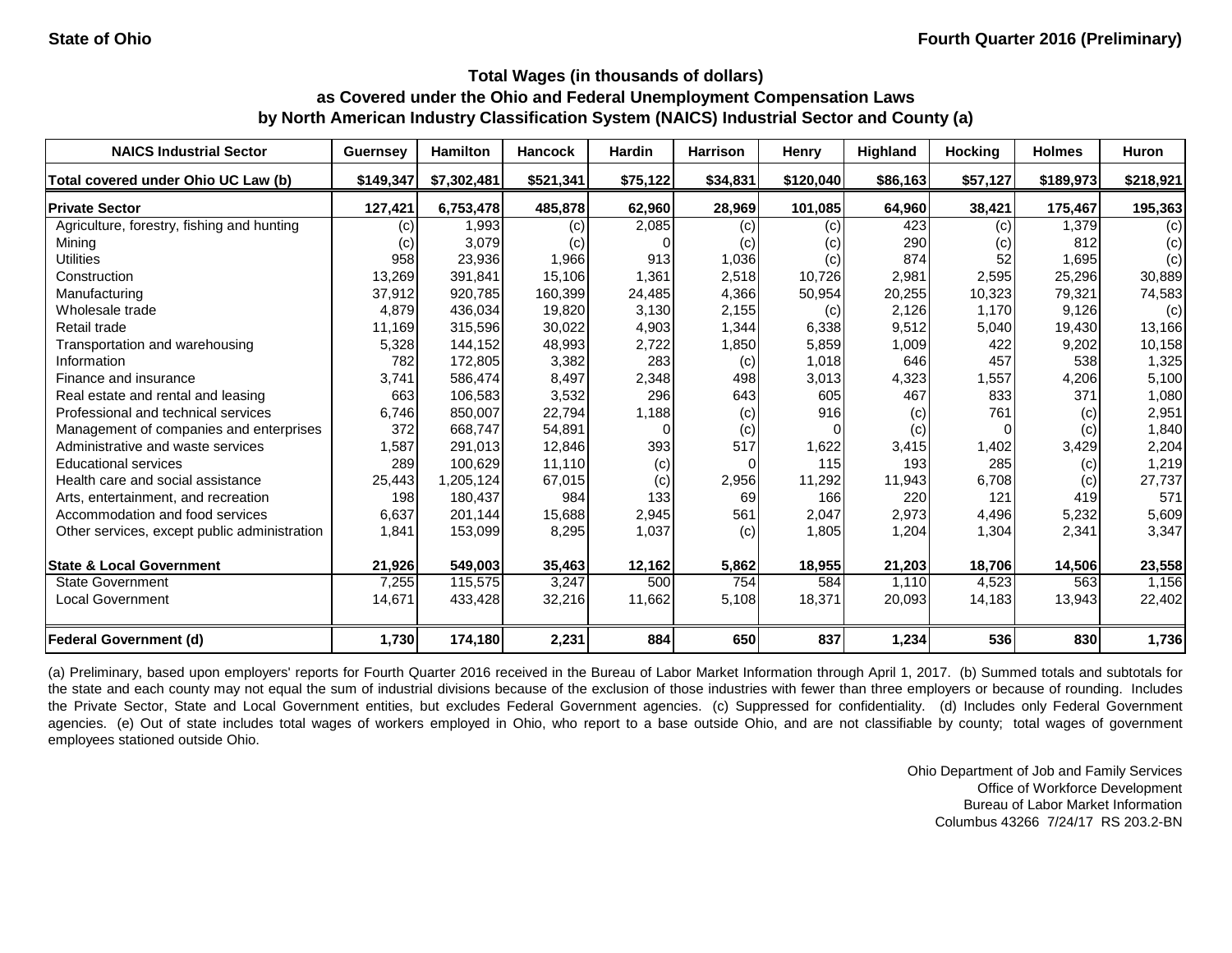| <b>NAICS Industrial Sector</b>               | <b>Jackson</b> | <b>Jefferson</b> | Knox      | Lake        | Lawrence  | Licking   | Logan     | Lorain      | Lucas       | <b>Madison</b> |
|----------------------------------------------|----------------|------------------|-----------|-------------|-----------|-----------|-----------|-------------|-------------|----------------|
| Total covered under Ohio UC Law (b)          | \$90,998       | \$201,713        | \$207,877 | \$1,059,291 | \$110,398 | \$558,565 | \$242,404 | \$1,026,163 | \$2,440,989 | \$194,116      |
| <b>Private Sector</b>                        | 74,857         | 173,638          | 185,097   | 931,915     | 82,404    | 472,853   | 222,377   | 871,920     | 2,091,253   | 154,055        |
| Agriculture, forestry, fishing and hunting   | 378            |                  | 1,011     | 5,978       |           | 7,716     | 1,005     | 7,673       | 1,897       | 2,097          |
| Mining                                       | 654            | 801              | 980       | 4,072       | (c)       | 1,171     | 520       | 585         | 2,619       | $\Omega$       |
| <b>Utilities</b>                             | (c)            | 18,587           | 768       | 27,042      | 1,352     | 3,487     | 538       | 4,267       | 8,272       | $\Omega$       |
| Construction                                 | 4,431          | 14,631           | 11,262    | 56,974      | 11,880    | 41,961    | 7,896     | 53,807      | 140,779     | 6,375          |
| Manufacturing                                | 32,848         | 23,038           | 74,927    | 338,217     | (c)       | 95,361    | 100,350   | 254,687     | 411,477     | 58,560         |
| Wholesale trade                              | (c)            | 6,087            | 5,154     | 59,866      | 3,378     | 21,893    | 6,997     | 56,078      | 104,882     | 6,003          |
| Retail trade                                 | 8,617          | 17,868           | 14,197    | 85,077      | 10,821    | 52,658    | 10,409    | 81,313      | 163,265     | 16,139         |
| Transportation and warehousing               | 1,710          | 14,650           | 2,594     | 10,792      | 8,064     | 16,697    | 23,956    | 23,799      | 78,649      | 27,858         |
| Information                                  | 525            | 4,022            | 1,629     | 9,366       | 876       | 3,417     | 908       | 6,609       | 30,753      | 453            |
| Finance and insurance                        | 2,508          | 3,545            | 3,992     | 22,926      | 2,441     | 37,895    | 3,159     | 29,417      | 90,534      | 1,708          |
| Real estate and rental and leasing           | 424            | 1,473            | 1,188     | 9,409       | 1,618     | 3,764     | 1,539     | 6,718       | 37,821      | 624            |
| Professional and technical services          | 639            | (c)              | 3,413     | 46,049      | 2,279     | 30,417    | (c)       | 39,294      | 156,475     | (c)            |
| Management of companies and enterprises      | 240            | (c)              | 863       | 29,532      | 1,280     | 10,166    | (c)       | 26,734      | 105,890     | (c)            |
| Administrative and waste services            | 2,882          | 7,209            | 7,613     | 39,581      | 3,640     | 20,284    | 14,920    | 46,507      | 108,675     | (c)            |
| <b>Educational services</b>                  | 143            | (c)              | 15,056    | 11,105      | 281       | 13,605    | 42        | 28,766      | 23,069      | (c)            |
| Health care and social assistance            | 12,332         | (c)              | 30,555    | 112,795     | 21,190    | 70,203    | 21,025    | 144,378     | 480,083     | (c)            |
| Arts, entertainment, and recreation          | 177            | 1,251            | (c)       | 4,902       | 89        | 3,007     | 903       | 4,752       | 23,159      | 138            |
| Accommodation and food services              | 2,925          | 6,070            | (c)       | 36,132      | 4,329     | 19,682    | 4,339     | 34,430      | 76,822      | 3,935          |
| Other services, except public administration | 1,298          | 4,003            | 3,204     | 22,101      | 2,245     | 19,470    | 3,210     | 22,107      | 46,132      | 1,106          |
| <b>State &amp; Local Government</b>          | 16,141         | 28,075           | 22,780    | 127,376     | 27,994    | 85,712    | 20,027    | 154,243     | 349,736     | 40,061         |
| <b>State Government</b>                      | 2,538          | 1,173            | 3,548     | 1,262       | 3,118     | 14,058    | 982       | 18,213      | 121,683     | 21,382         |
| Local Government                             | 13,603         | 26,902           | 19,232    | 126,114     | 24,876    | 71,654    | 19,045    | 136,030     | 228,053     | 18,679         |
| <b>Federal Government (d)</b>                | 879            | 2,310            | 1,497     | 7,876       | 1,737     | 6,662     | 1,839     | 27,882      | 32,508      | 1,138          |

(a) Preliminary, based upon employers' reports for Fourth Quarter 2016 received in the Bureau of Labor Market Information through April 1, 2017. (b) Summed totals and subtotals for the state and each county may not equal the sum of industrial divisions because of the exclusion of those industries with fewer than three employers or because of rounding. Includes the Private Sector, State and Local Government entities, but excludes Federal Government agencies. (c) Suppressed for confidentiality. (d) Includes only Federal Government agencies. (e) Out of state includes total wages of workers employed in Ohio, who report to a base outside Ohio, and are not classifiable by county; total wages of government employees stationed outside Ohio.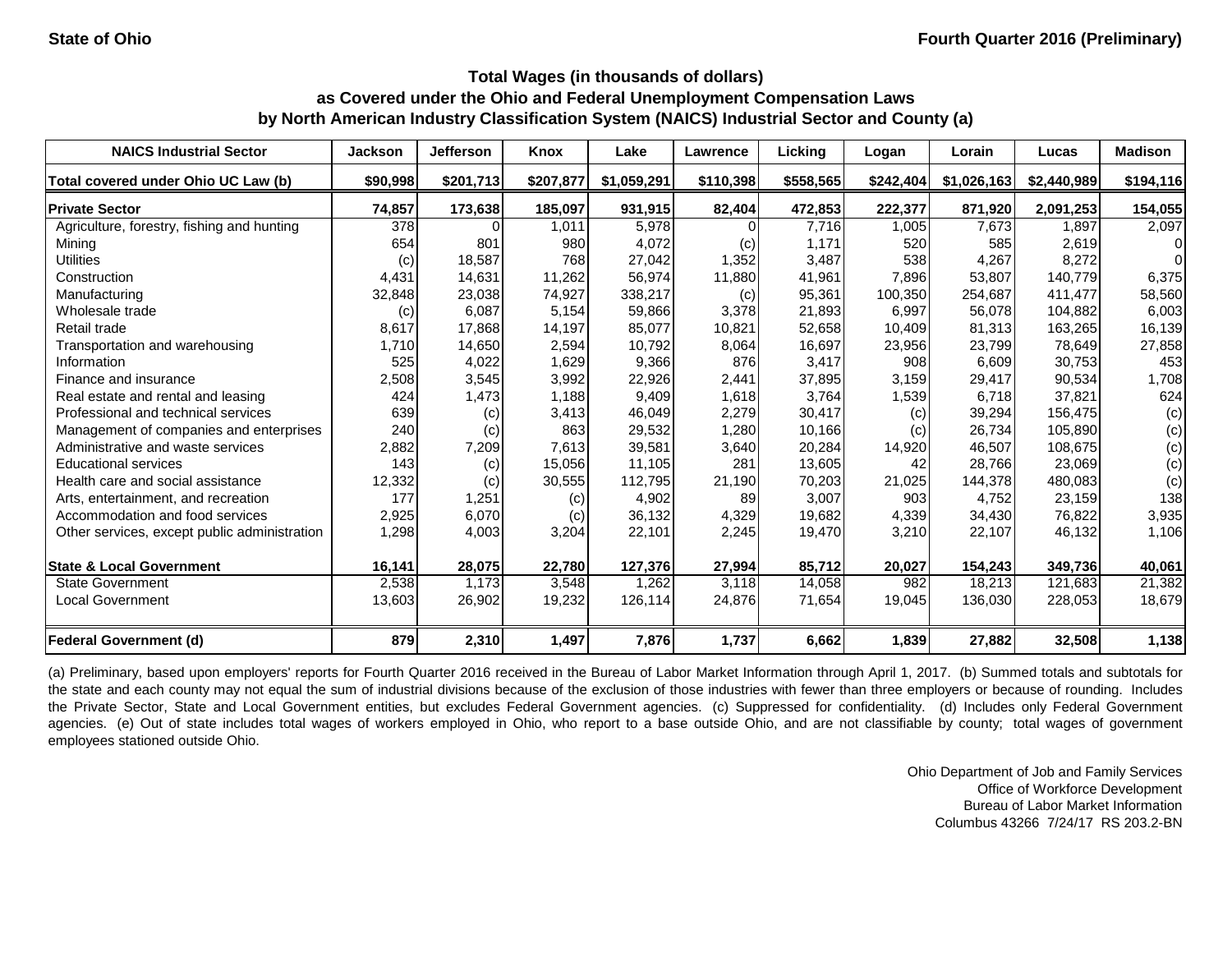| <b>NAICS Industrial Sector</b>               | <b>Mahoning</b> | <b>Marion</b> | <b>Medina</b> | <b>Meigs</b> | <b>Mercer</b> | Miami     | <b>Monroe</b> | Montgomery  | Morgan   | <b>Morrow</b> |
|----------------------------------------------|-----------------|---------------|---------------|--------------|---------------|-----------|---------------|-------------|----------|---------------|
| Total covered under Ohio UC Law (b)          | \$939,658       | \$252,854     | \$642,092     | \$27,001     | \$211,431     | \$436,838 | \$20,526      | \$2,887,125 | \$22,701 | \$58,605      |
| <b>Private Sector</b>                        | 797,900         | 209,668       | 570,371       | 17,899       | 186,437       | 387,526   | 14,553        | 2,569,597   | 17,234   | 44,417        |
| Agriculture, forestry, fishing and hunting   | 2,227           | 1,445         | 1,171         | 167          | (c)           | (c)       | (c)           | 5,259       | (c)      | 389           |
| Mining                                       | 3,092           | 83            | 132           | 672          | (c)           | (c)       | (c)           | 458         | (c)      | 127           |
| <b>Utilities</b>                             | 7,766           | 2,130         | 1,064         | (c)          | (c)           | (c)       | 834           | (c)         | (c)      | (c)           |
| Construction                                 | 70,230          | 7,271         | 58,408        | 3,260        | 14,861        | 24,505    | 1,383         | 132,281     | 1,122    | 14,572        |
| Manufacturing                                | 108,918         | 76,933        | 121,978       | 1,065        | 88,661        | 147,920   | 70            | 385,987     | 5,237    | 13,262        |
| Wholesale trade                              | 58,563          | 9,642         | 50,116        | 328          | (c)           | (c)       | 966           | 138,343     | (c)      | 1,252         |
| Retail trade                                 | 81,601          | 18,310        | 58,008        | 3,198        | 15,497        | 33,435    | 1,703         | 168,596     | 1,490    | 3,610         |
| Transportation and warehousing               | 35,205          | 10,208        | 33,255        | (c)          | 13,191        | 22,823    | 2,380         | (c)         | 42       | (c)           |
| Information                                  | 14,463          | 6,197         | 4,219         | 110          | 1,466         | 731       | (c)           | 121,298     | 219      | 163           |
| Finance and insurance                        | 27,839          | 4,664         | 15,707        | 1,161        | 7,738         | 9,906     | 1,378         | 163,451     | 636      | 772           |
| Real estate and rental and leasing           | 8,367           | 2,729         | 6,424         | 115          | 744           | 3,174     | 163           | 34,369      | 16       | 512           |
| Professional and technical services          | 40,661          | 2,787         | 32,219        | (c)          | (c)           | 15,747    | (c)           | 225,663     | 649      | (c)           |
| Management of companies and enterprises      | 17,149          | 1,723         | 62,346        | (c)          | (c)           | 10,229    | $\Omega$      | 67,269      |          | (c)           |
| Administrative and waste services            | 60,189          | 7,804         | 22,290        | 588          | (c)           | 15,144    | 465           | 122,786     | 209      | 716           |
| <b>Educational services</b>                  | 4,942           | 252           | 2,972         | (c)          | (c)           | 1,347     | (c)           | 69,883      |          | (c)           |
| Health care and social assistance            | 194,527         | 45,576        | 62,513        | (c)          | (c)           | 44,765    | (c)           | 661,198     | 2,418    | (c)           |
| Arts, entertainment, and recreation          | 6,272           | 485           | 3,970         |              | 319           | 917       | (c)           | 14,027      | (c)      | 217           |
| Accommodation and food services              | 37,250          | 7,129         | 22,039        | 1,387        | 3,568         | 14,575    | (c)           | 94,415      | (c)      | 1,199         |
| Other services, except public administration | 18,641          | 4,300         | 11,542        | 641          | 4,045         | 8,976     | 847           | 53,387      | 119      | 486           |
| <b>State &amp; Local Government</b>          | 141,758         | 43,186        | 71,721        | 9,102        | 24,994        | 49,312    | 5,973         | 317,528     | 5,467    | 14,188        |
| <b>State Government</b>                      | 41,665          | 10,573        | 1,648         | 438          | 1,904         | 2,199     | 484           | 22,927      | 761      | 1,065         |
| <b>Local Government</b>                      | 100,093         | 32,613        | 70,073        | 8,664        | 23,090        | 47,113    | 5,489         | 294,601     | 4,706    | 13,123        |
| <b>Federal Government (d)</b>                | 19,540          | 1,669         | 5,614         | 718          | 1,222         | 2,785     | 563           | 81,971      | 552      | 596           |

(a) Preliminary, based upon employers' reports for Fourth Quarter 2016 received in the Bureau of Labor Market Information through April 1, 2017. (b) Summed totals and subtotals for the state and each county may not equal the sum of industrial divisions because of the exclusion of those industries with fewer than three employers or because of rounding. Includes the Private Sector, State and Local Government entities, but excludes Federal Government agencies. (c) Suppressed for confidentiality. (d) Includes only Federal Government agencies. (e) Out of state includes total wages of workers employed in Ohio, who report to a base outside Ohio, and are not classifiable by county; total wages of government employees stationed outside Ohio.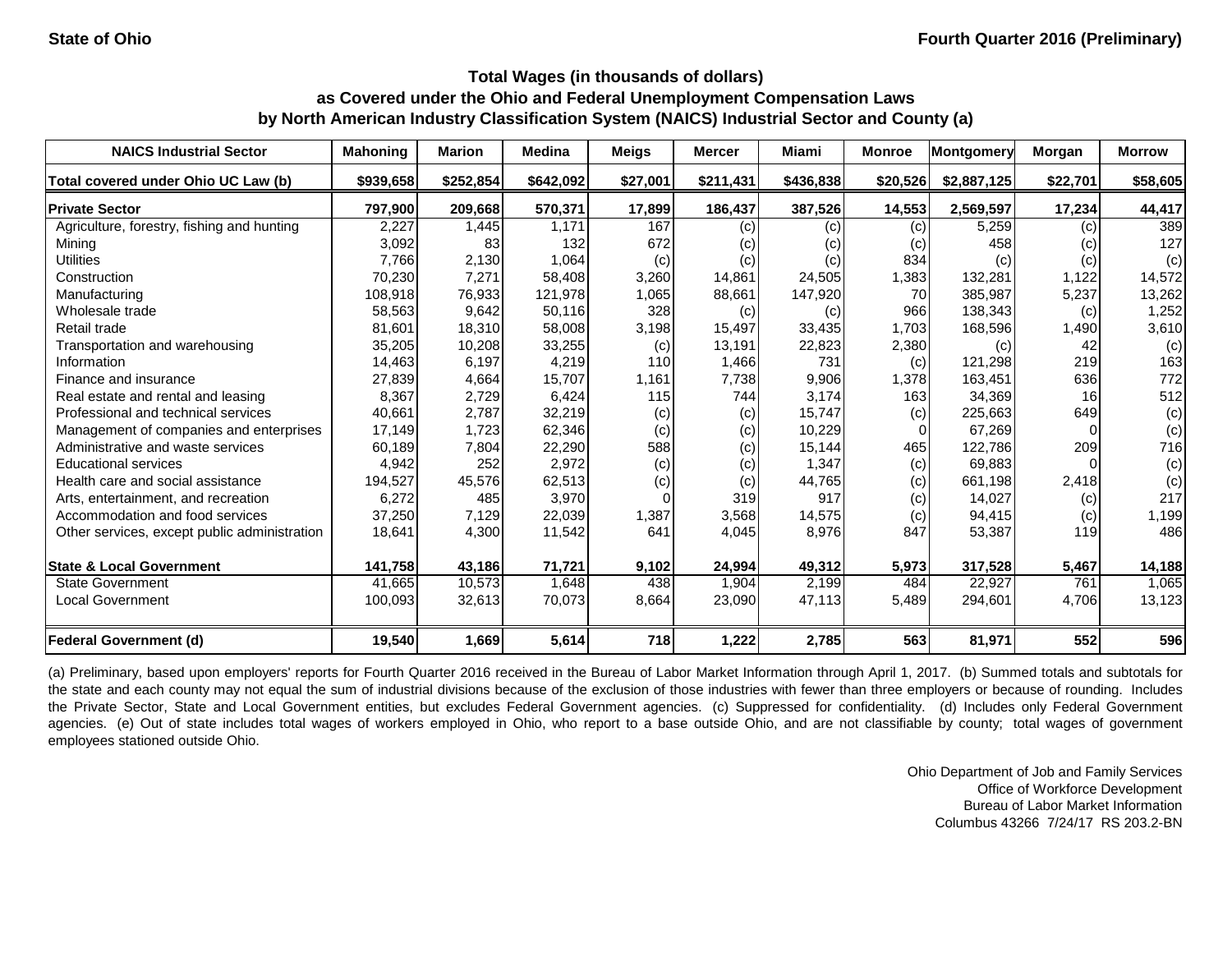| <b>NAICS Industrial Sector</b>               | <b>Muskingum</b> | <b>Noble</b> | <b>Ottawa</b> | <b>Paulding</b> | Perry    | Pickaway            | <b>Pike</b> | Portage    | <b>Preble</b> | Putnam         |
|----------------------------------------------|------------------|--------------|---------------|-----------------|----------|---------------------|-------------|------------|---------------|----------------|
| Total covered under Ohio UC Law (b)          | \$335,451        | \$28,713     | \$131,464     | \$43,931        | \$47,757 | \$146,217           | \$110,875   | \$615,214] | \$95,599      | \$112,786      |
| <b>Private Sector</b>                        | 287,550          | 18,015       | 110,484       | 34,814          | 33,977   | 98,439              | 98,641      | 472,230    | 80,028        | 99,417         |
| Agriculture, forestry, fishing and hunting   | 175              |              | (c)           | (c)             | 152      | (c)                 | (c)         | 1,218      | (c)           | (c)            |
| Mining                                       | 5,165            | 2,806        | (c)           | (c)             | 1,427    | $\left( c\right)$   | (c)         | 4,496      | (c)           | (c)            |
| <b>Utilities</b>                             | 4,396            | 45           | (c)           | (c)             | 470      | 641                 | (c)         | (c)        | (c)           | (c)            |
| Construction                                 | 11,256           | 1,187        | 6,447         | 1,312           | 1,471    | 9,912               | 9,001       | 31,431     | 4,543         | 11,419         |
| Manufacturing                                | 40,077           | 2,842        | 26,795        | 15,518          | 9,279    | 29,405              | 8,876       | 151,735    | 41,731        | 46,369         |
| Wholesale trade                              | 11,256           | 1,089        | (c)           | 1,971           | 1,830    | 4,212               | (c)         | 60,307     | (c)           | 5,973          |
| Retail trade                                 | 40,641           | 1,639        | 9,691         | 2,007           | 3,895    | 9,545               | 5,970       | 46,015     | 8,007         | 6,486          |
| Transportation and warehousing               | 18,051           | 2,146        | 3,185         | (c)             | 705      | 7,238               | 2,966       | (c)        | (c)           | (c)            |
| Information                                  | 5,643            | 99           | 661           | 140             | 198      | 358                 | 303         | 5,757      | 233           | 709            |
| Finance and insurance                        | 10,835           | 1,215        | 3,644         | 1,228           | 1,672    | 3,246               | 2,329       | 9,047      | 2,650         | 3,847          |
| Real estate and rental and leasing           | 1,912            | 21           | 949           | 166             | 101      | 769                 | 324         | 5,630      | 472           | 314            |
| Professional and technical services          | 10,826           | 1,461        | 2,079         | 667             | 1,067    | (c)                 | (c)         | 21,493     | (c)           | 2,957          |
| Management of companies and enterprises      | 2,465            | (c)          | 1,133         |                 | 745      | (c)                 | (c)         | 18,295     | (c)           | $\overline{0}$ |
| Administrative and waste services            | 13,832           | (c)          | 2,002         | 493             | 2,286    | 4,852               | 40,408      | 12,755     | 963           | 2,829          |
| <b>Educational services</b>                  | (c)              |              | 243           | (c)             | (c)      | 29                  | 105         | 4,954      | 44            | (c)            |
| Health care and social assistance            | (c)              | 1,835        | 13,782        | (c)             | (c)      | 15,466              | 12,517      | 48,907     | 7,226         | (c)            |
| Arts, entertainment, and recreation          | 1,679            | (c)          | 4,420         | (c)             | 67       | 519                 | (c)         | 2,407      | 251           | 260            |
| Accommodation and food services              | 12,812           | (c)          | 7,505         | (c)             | 1,259    | 5,374               | (c)         | 19,844     | 3,115         | 2,228          |
| Other services, except public administration | 8,056            | 383          | 3,447         | 395             | 714      | 1,197               | 954         | 11,297     | 1,767         | 1,922          |
| <b>State &amp; Local Government</b>          | 47,901           | 10,698       | 20,980        | 9,117           | 13,780   | 47,778              | 12,234      | 142,984    | 15,571        | 13,369         |
| <b>State Government</b>                      | 4,330            | 6,759        | 2,041         | 395             | 570      | $\overline{2}1,111$ | 1,015       | (c)        | 800           | 516            |
| <b>Local Government</b>                      | 43,571           | 3,939        | 18,939        | 8,722           | 13,210   | 26,667              | 11,219      | (c)        | 14,771        | 12,853         |
| <b>Federal Government (d)</b>                | 3,263            | 257          | 4,616         | 569             | 763      | 1,248               | 1,164       | 5,288      | 860           | 829            |

(a) Preliminary, based upon employers' reports for Fourth Quarter 2016 received in the Bureau of Labor Market Information through April 1, 2017. (b) Summed totals and subtotals for the state and each county may not equal the sum of industrial divisions because of the exclusion of those industries with fewer than three employers or because of rounding. Includes the Private Sector, State and Local Government entities, but excludes Federal Government agencies. (c) Suppressed for confidentiality. (d) Includes only Federal Government agencies. (e) Out of state includes total wages of workers employed in Ohio, who report to a base outside Ohio, and are not classifiable by county; total wages of government employees stationed outside Ohio.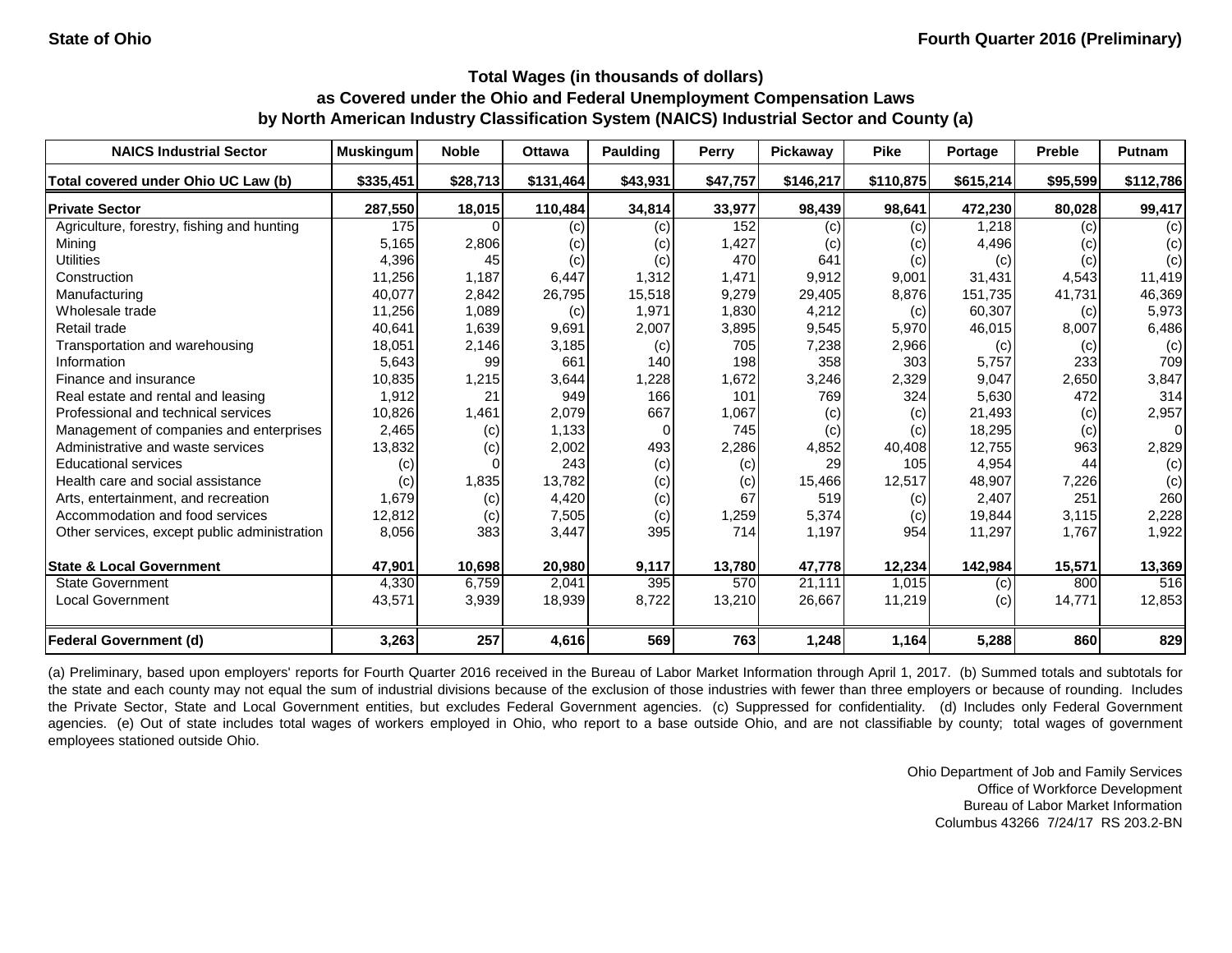| <b>NAICS Industrial Sector</b>               | <b>Richland</b> | <b>Ross</b> | <b>Sandusky</b> | <b>Scioto</b> | <b>Seneca</b> | <b>Shelby</b> | <b>Stark</b> | <b>Summit</b> | <b>Trumbull</b> | <b>Tuscarawas</b> |
|----------------------------------------------|-----------------|-------------|-----------------|---------------|---------------|---------------|--------------|---------------|-----------------|-------------------|
| Total covered under Ohio UC Law (b)          | \$474,906       | \$273,026   | \$260,884       | \$229,998     | \$174,453     | \$367,302     | \$1,634,905  | \$3,276,738   | \$702,446       | \$352,790         |
| <b>Private Sector</b>                        | 400,007         | 216,607     | 230,293         | 178,766       | 150,493       | 340,556       | 1,447,041    | 2,934,732     | 609,301         | 306,493           |
| Agriculture, forestry, fishing and hunting   | (c)             | 751         | (c)             | 184           | 531           | 1,565         | 3,103        | 337           | 879             | 1,000             |
| Mining                                       | (c)             | 251         | (c)             | 249           | 1,972         |               | 5,608        | 1,422         | 1,185           | 16,672            |
| <b>Utilities</b>                             | (c)             | 3,346       | 805             | 1,541         | 1,743         | (c)           | 11,527       | 21,015        | (c)             | 1,383             |
| Construction                                 | 28,690          | 9,452       | 12,538          | 6,539         | 12,686        | 24,616        | 113,792      | 164,065       | 32,232          | 27,191            |
| Manufacturing                                | 122,534         | 65,442      | 119,827         | 16,971        | 50,473        | 211,888       | 360,021      | 411,406       | 208,205         | 91,585            |
| Wholesale trade                              | 20,662          | 6,831       | 7,233           | 3,546         | 9,100         | 13,996        | 84,239       | 229,170       | (c)             | 18,351            |
| Retail trade                                 | 41,946          | 25,730      | 17,172          | 20,280        | 15,402        | 12,774        | 128,830      | 232,842       | 67,117          | 28,287            |
| Transportation and warehousing               | (c)             | 8,611       | 7,865           | 4,631         | 7,001         | (c)           | 36,237       | 100,689       | 32,524          | 10,428            |
| Information                                  | 7,487           | 3,693       | 1,273           | 1,479         | 1,440         | 1,227         | 16,738       | 61,480        | 4,392           | 2,512             |
| Finance and insurance                        | 13,611          | 5,474       | 6,236           | 6,729         | 5,731         | 4,536         | 74,377       | 177,487       | 16,042          | 7,594             |
| Real estate and rental and leasing           | 2,908           | 1,107       | 3,180           | 1,883         | 561           | 1,152         | 14,879       | 30,721        | 7,538           | 2,958             |
| Professional and technical services          | 14,589          | 2,355       | 3,044           | 6,122         | (c)           | (c)           | 75,348       | 259,503       | 13,809          | 13,966            |
| Management of companies and enterprises      | 1,443           | 3,474       | 4,303           | 2,340         | (c)           | (c)           | 21,749       | 347,259       | 12,668          | 1,199             |
| Administrative and waste services            | 25,539          | 5,331       | 6,730           | 4,322         | 2,820         | 10,883        | 64,182       | 130,456       | 31,414          | 13,915            |
| <b>Educational services</b>                  | 2,483           | 673         | (c)             | 967           | 9,559         | 772           | 22,259       | 31,314        | 4,012           | 711               |
| Health care and social assistance            | 74,766          | 60,685      | (c)             | 87,946        | 17,749        | 20,849        | 306,964      | 555,435       | 108,155         | 47,993            |
| Arts, entertainment, and recreation          | 1,649           | 591         | 1,029           | 161           | 350           | 222           | 9,369        | 31,553        | 2,131           | 1,208             |
| Accommodation and food services              | 16,506          | 10,130      | 6,196           | 9,359         | 5,836         | 4,155         | 62,537       | 86,598        | 23,322          | 12,030            |
| Other services, except public administration | 7,838           | 2,681       | 4,419           | 3,517         | 3,583         | 4,499         | 35,281       | 61,981        | 14,313          | 7,509             |
| <b>State &amp; Local Government</b>          | 74,899          | 56,419      | 30,591          | 51,232        | 23,960        | 26,746        | 187,864      | 342,006       | 93,145          | 46,297            |
| <b>State Government</b>                      | 21,246          | 23,857      | 1,478           | 18,615        | 3,453         | 3,555         | 20,393       | 71,267        | 12,736          | 6,856             |
| <b>Local Government</b>                      | 53,653          | 32,562      | 29,113          | 32,617        | 20,507        | 23,191        | 167,471      | 270,739       | 80,409          | 39,441            |
| <b>Federal Government (d)</b>                | 10,792          | 28,942      | 1,507           | 2,332         | 1,621         | 920           | 15,833       | 30,635        | 7,632           | 3,627             |

(a) Preliminary, based upon employers' reports for Fourth Quarter 2016 received in the Bureau of Labor Market Information through April 1, 2017. (b) Summed totals and subtotals for the state and each county may not equal the sum of industrial divisions because of the exclusion of those industries with fewer than three employers or because of rounding. Includes the Private Sector, State and Local Government entities, but excludes Federal Government agencies. (c) Suppressed for confidentiality. (d) Includes only Federal Government agencies. (e) Out of state includes total wages of workers employed in Ohio, who report to a base outside Ohio, and are not classifiable by county; total wages of government employees stationed outside Ohio.